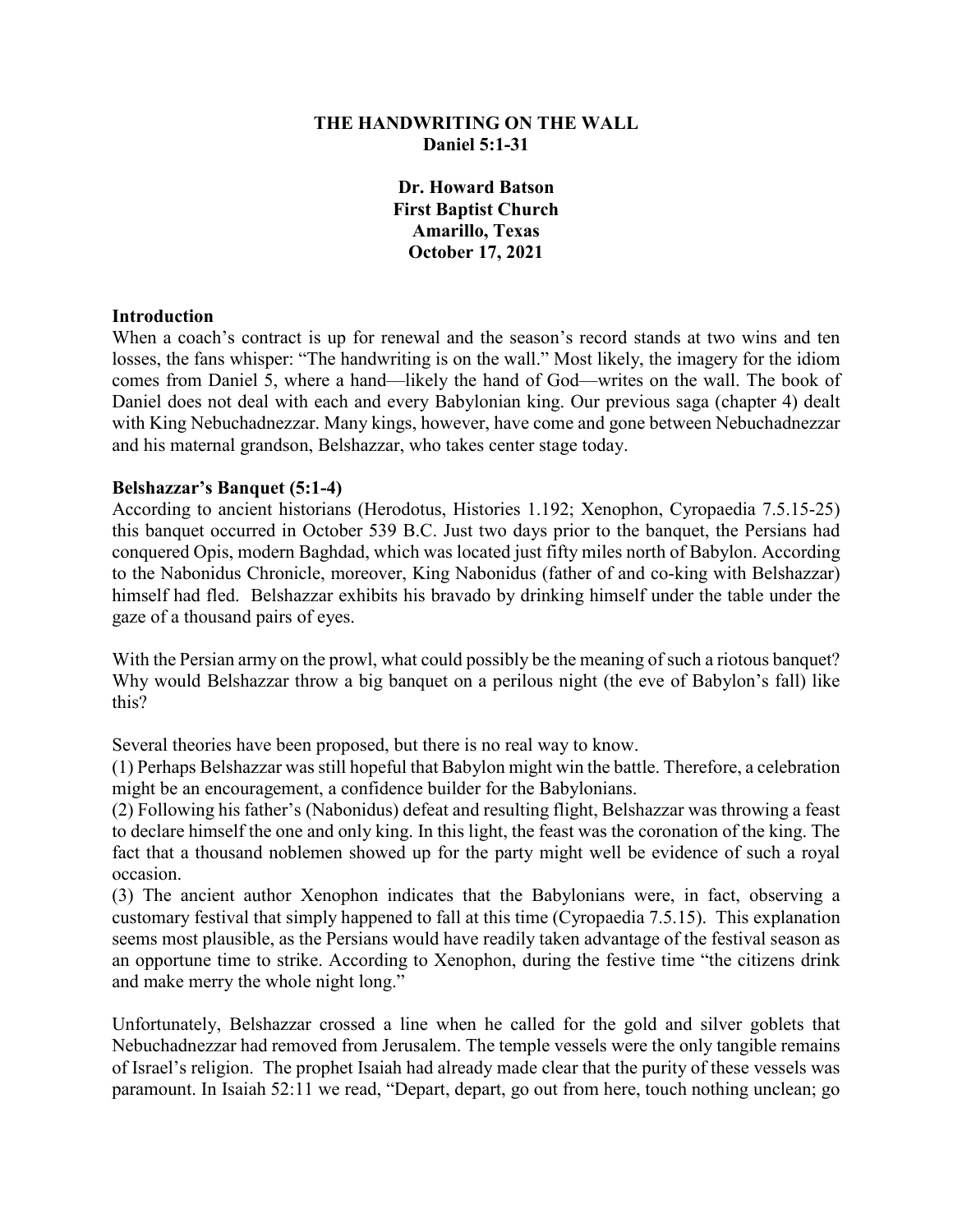out of the midst of her, purify yourselves, you who carry the vessels of the Lord." Profaning the holy vessels from the Jerusalem temple, therefore, was an outrageous act, even for a man with pagan principles. The vessels represented both the power and presence of God. As one biblical scholar explains, "Belshazzar's heart was a factory of rebellion against God."

The word "father" is a broad term for "ancestor" (forefather) and could easily indicate "grandfather," as was, most likely, the case. Belshazzar did what his grandfather, Nebuchadnezzar, would never have dared to do even in his worst moments. This was no act of ignorance, moreover, for the king both knew where the vessels were kept and from whence they had come. The proverbial sage wrote, "Before destruction the heart of a man is haughty" (Proverbs 18:12). Going beyond sacrilege, Belshazzar toasted his gods of gold and silver, of bronze, iron, wood, and stone as he drank from the holy goblets.

On the eve of his destruction, Belshazzar specifically chose to challenge and blaspheme the God of Israel rather than the countless other foreign deities which could have been defamed. In the third year of Belshazzar's reign, interestingly enough, Daniel had prophesied Babylon's fall to the Persians (8:1-4, 15-20). Isaiah, moreover, had prophesied by name, Cyrus, the Persian king, 150 years before he conquered Babylon (Isaiah 44:28; 45:1). Was Belshazzar aware of these prophesies and, thus, challenging the very God who predicted his defeat?

# **Handwriting on the Wall (5:5-6)**

Modern excavations have uncovered the palace complex, including what may well be the room referenced in Daniel 5. The throne room of the kings of Babylon was excavated by Robert Koldewey in 1899. There is enough evidence left to demonstrate that the walls were coated with white gypsum, an indication that any wall writing would be clearly displayed.

While we are not told explicitly the source of the "fingers" and "hand," we can be quite sure that they are a symbol for the presence of God. In Exodus 31:18, God's fingers wrote the Ten Commandments (cf. Deuteronomy 9:10). And don't forget the response of the Egyptian magicians after the acts of the plagues, as they remarked, "This is the finger of God" (Exodus 8:19). Finally, the psalmist declared the heavens themselves are the work of God's fingers (Psalm 8:3).

In verse 6, we learn that the once confident king was now terribly frightened: his face grew white; his mind went mad; his knees started knocking; and his bodily functions were beyond his control (his hip joints went slack).

# **The Say-less Sages (5:7-9)**

By now, the reader of Daniel is well-familiar with the "know nothing" Chaldean conjurors. In chapter 2, the Babylonian diviners were inept when it came to handling Nebuchadnezzar's dream. In chapter 4, the kingdom's wise men failed, yet again, in dealing with the king's dreams. This third occurrence, therefore, reminds the reader that the wise men of Babylon were simply called forth to be failures, as the story points to the real wise man, Daniel. To the one able to make known the meaning of the divine message, the king promises three great gifts: a garment of purple, a necklace of gold, and a position of priority—third in command in the kingdom (Nabonidus and Belshazzar occupied the first two places of power). While all the gifts signified royal wealth, they were completely useless in a city about to be under siege.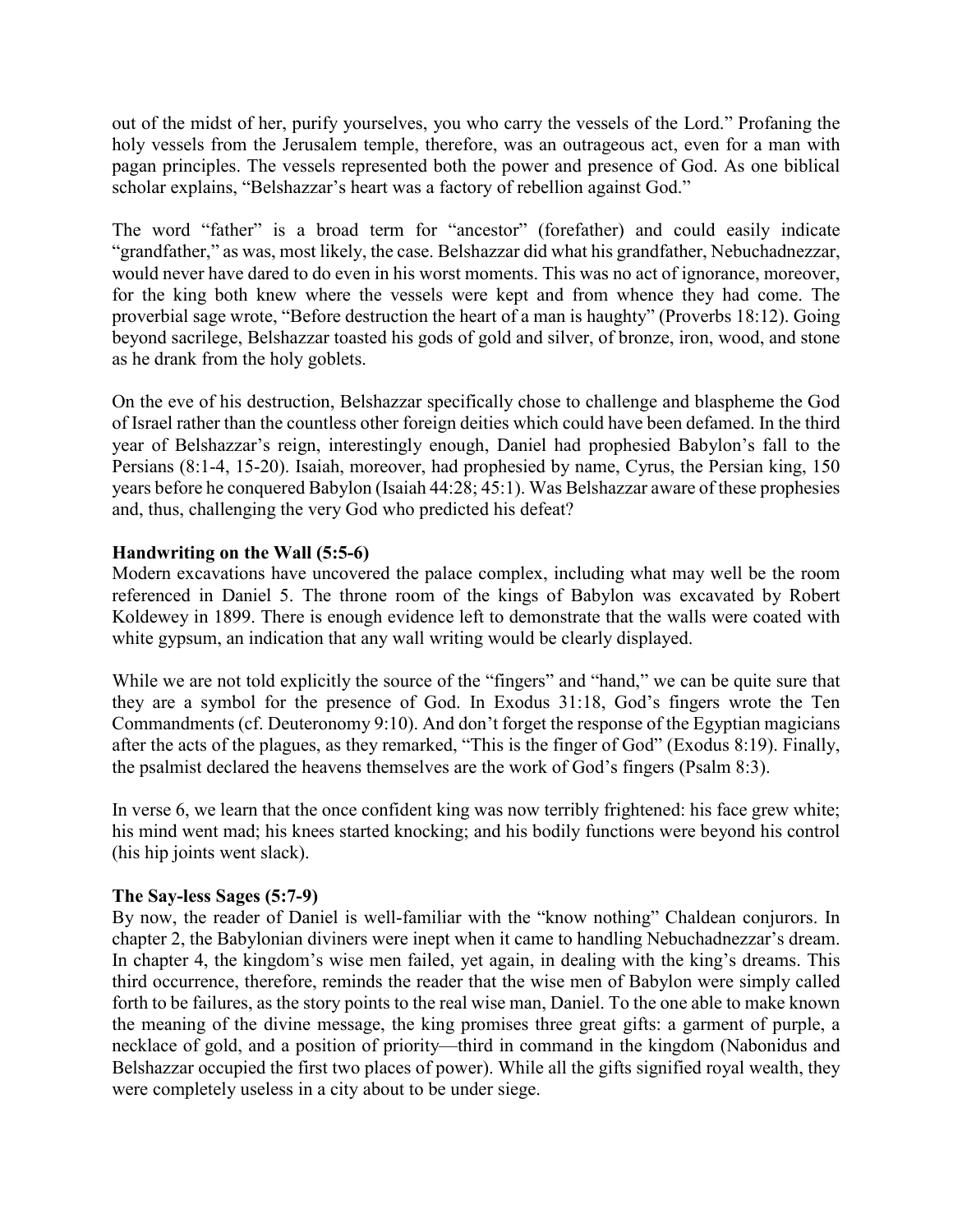## **Enter the Queen (5:10-12)**

For the queen to enter bravely without invitation (cf. Esther 4:11) is an indication that this was most likely more than just another one of the king's wives. In fact, the text states that the wives were already present (v. 2). Most commentators since the time of Josephus (88 A.D.) have identified her as "the queen-mother," meaning either the wife of Nebuchadnezzar or the wife of Nabonidus. Of the alternatives available for the identification of the queen-mother, Nebuchadnezzar's wife Nitocris seems to be the most probable person. Herodotus, the Greek historian, in fact, celebrates her wisdom. Whoever she is, the queen-mother had a long memory that spanned decades, not just days.

Daniel himself was, by now, quite old and, seemingly, almost a forgotten figure. The queen not only remembered Daniel, but was quite confident that he would be able to solve the mystery of the words on the wall. Reminiscent of chapter 4 (vs. 8-9, 18), the queen declared that Daniel possessed "a spirit of the holy gods." Daniel, however, clarified that the spirit was from the Most High God (v. 18; cf. 2:28). Daniel's accolades from the queen-mother were numerous. He was said to have insight, intelligence, wisdom, a keen mind, understanding, and the ability to interpret dreams (v. 12).

# **Belshazzar's Offer (5:13-16)**

Even in his state of shock, the king had not lost his arrogance. Belshazzar reminded Daniel that he was nothing more than a Chaldean captive, an exile from Judah. The mere mention of Daniel's exilic existence in Babylon placed Daniel in an adversarial role to the Babylonian kingdom. With a masterful stroke, our writer echoes back to the golden goblets. As the goblets were "brought from Jerusalem" (a combination of verses 2 and 3), so was Daniel "brought from Judah" (v. 13).

The king offered Daniel the same rewards he had offered the Babylonian diviners. But they were available to Daniel only "if he was able" to read the inscription and make its interpretation known to the king. Telling Daniel, in whom the spirit of the Most High dwells, "if you can," heightens the tension and prepares us for Daniel's bold response.

# **Daniel Declines (5:17)**

Though Daniel had dealt with megalomaniacal monarchs before, his tone was terser when he spoke to Belshazzar compared to his communication with Nebuchadnezzar (4:19, 27). Obviously, Daniel did not miss the barb from the king's demeaning comments. While Daniel always conversed with Nebuchadnezzar with a tone of respect—even when he had to deliver bad news—Daniel was tothe-point with this second-rate monarch.

First, Daniel refused the gifts. Daniel would not be a paid-for prophet. Any misconception that God's pronouncements could be paid for with positions of power, purple garments, or pendants of gold, must surely be rejected. Refusing the payoff, Daniel was free from any obligation to appease the king.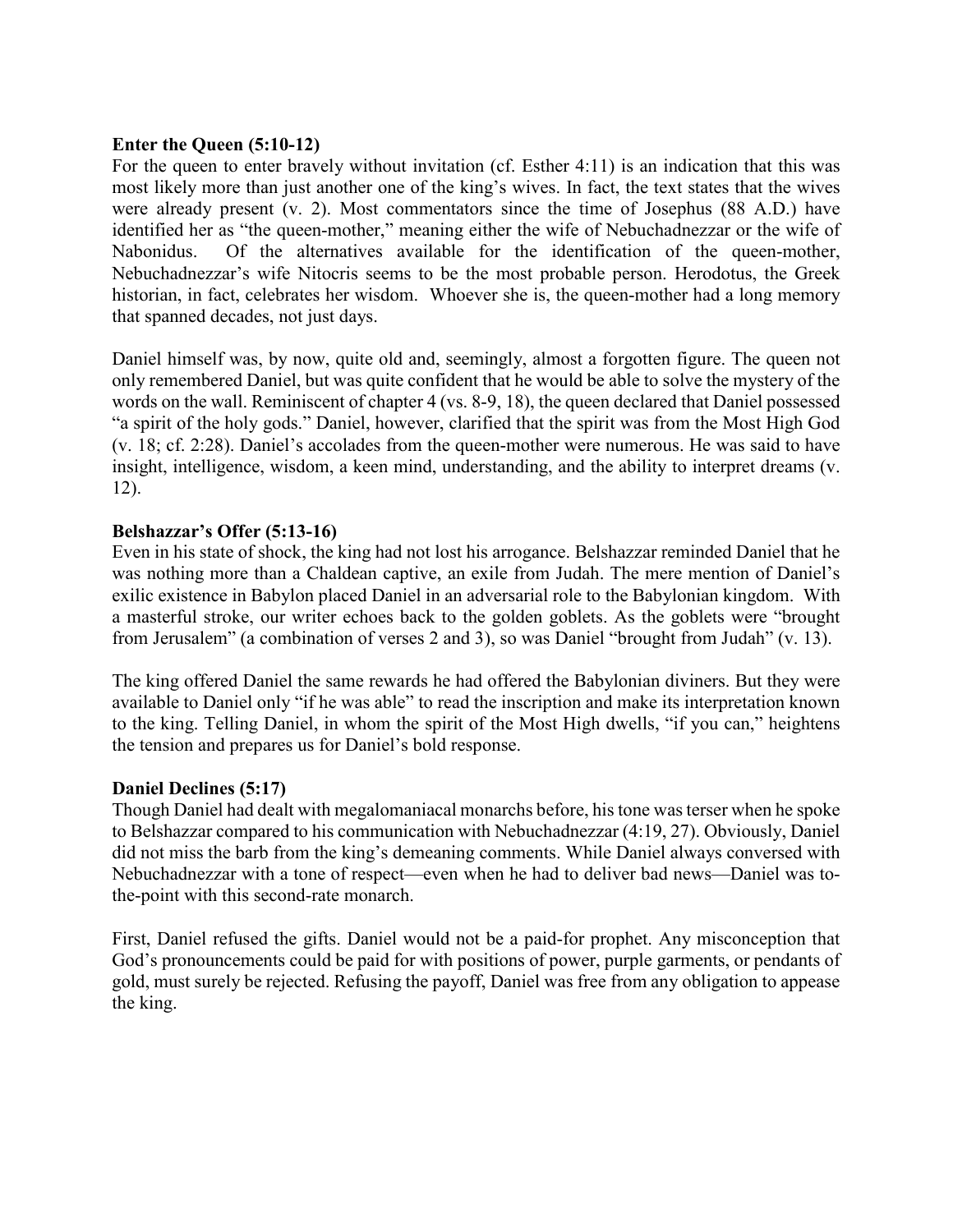### **Remembering Nebuchadnezzar (5:18-24)**

These verses retell the contents found in chapter 4. The overarching difference between Nebuchadnezzar and Belshazzar is the latter's refusal to repent. Only here in verse 21 are we told that Nebuchadnezzar's humiliation involved living with the "wild donkeys." Chapter 4 made it clear that he had been driven away from humankind (4:33) and began eating grass like cattle. No mention, however, was made of donkeys.

The main message emerges in verse 22: Belshazzar refused to humble himself, despite the fact that he knew about Nebuchadnezzar's story of humiliation and restoration. There are two ways to learn life's lessons. First, you can pay your own tuition, learning from your own losses. Following this paradigm, one refuses to learn from the faults of others and, thus, repeats all the mistakes of mankind. An alternative way to mastering wisdom is to allow others to pay the tuition by learning from their mistakes and mishaps.

Belshazzar had every opportunity to learn from the destruction that had been caused by Nebuchadnezzar's proud heart. Despite knowing his grandfather's story, Belshazzar refused humble repentance. Proverbs 22:3 says, "The prudent sees the evil and hides himself, but the naive go on and are punished for it." Likewise, Proverbs 18:15 says, "The mind of the prudent acquires knowledge, and the ear of the wise seeks knowledge." Finally, Proverbs 1:8 says, "Hear, my son, your father's instruction and do not forsake your mother's teaching." Refusing to learn from the failures of his forefather, Belshazzar was doomed to repeat the tragedies of the past.

## **Daniel's Interpretation (5:25-29)**

Given the ease of reading the words written on the wall, surely the problem with the Chaldean counselors was not their inability to simply read the message but, rather, an inability to interpret and understand the meaning of the message. From the text, we can see that we have three different nouns, units of measure or money. Daniel had the gift, however, to see past what was written to proclaim what was prophesied. Daniel re-interprets these nouns as verbal forms. Therefore, the message is clear: numbered, weighed, and divided. Old Testament scholar John Goldingay offers an alternative interpretation with much the same meaning: appointed, evaluated, and punished. Therefore, MENĒ means to be numbered (cf. Psalm 90:10-12), and it's most likely mentioned twice as to make the message emphatic. TEKĒL means to be weighed. Here it is used in the sense of judgment (cf. 1 Samuel 2:3; Job 31:6). Belshazzar has been weighed by God and found wanting when compared to the repentance of Nebuchadnezzar. PERĒS means to be divided. The kingdom, therefore, would be shattered.

Interestingly enough, the word peres has the same consonants (remember, only consonants are written in both Aramaic and Hebrew scripts) as the Aramaic term that would be translated Persians. Therefore, even the handwriting on the wall includes a wordplay hinting that the kingdom would be destroyed by the Persian army.

(We, too, have been weighed and found wanting.)

## **The Fall of Babylon (5:29-31)**

Though Daniel had previously indicated he would not be willing to receive the rewards (v. 17), he, surprisingly, does not refuse the gifts once granted. Previously, he refused the gifts so as not to